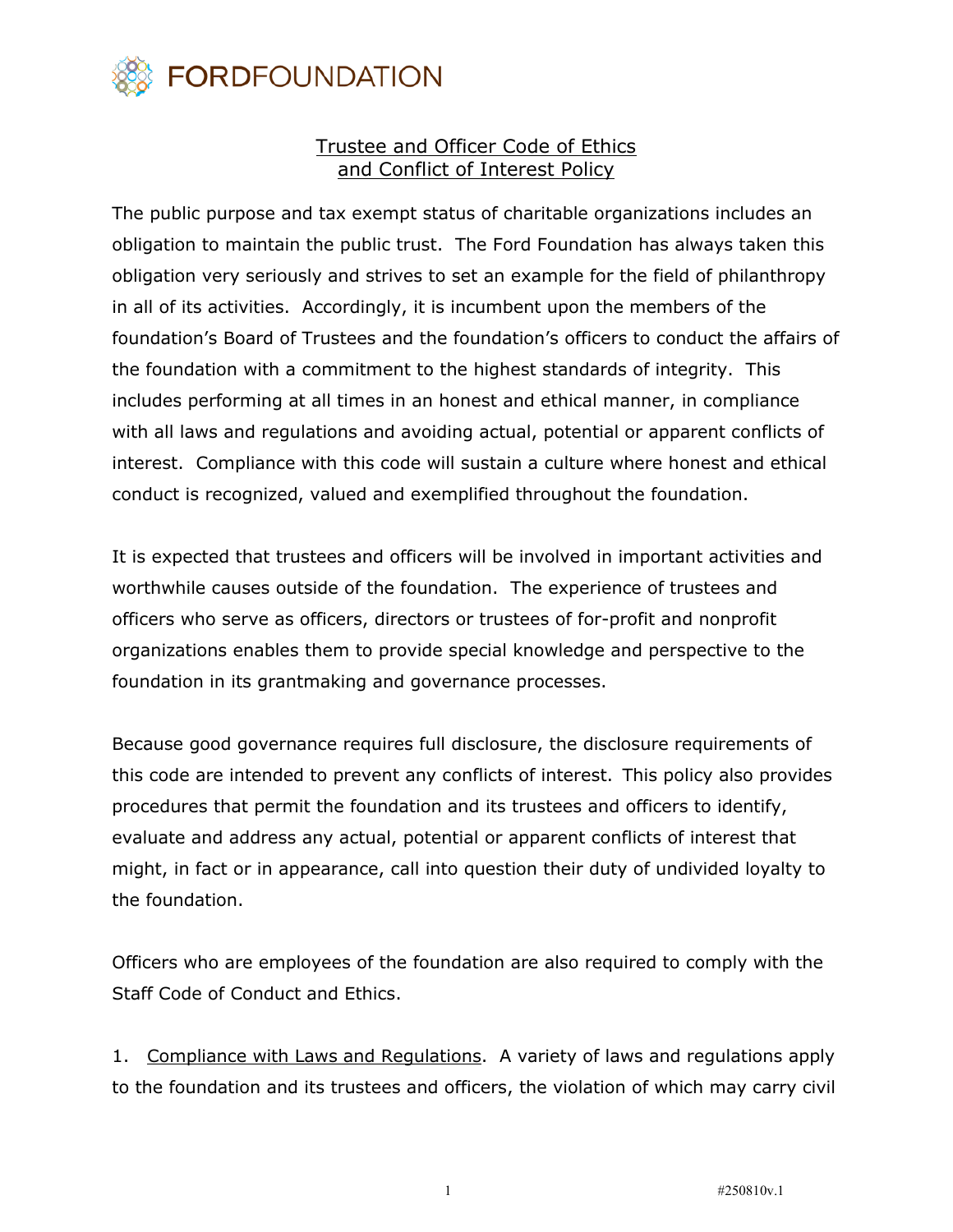or criminal penalties for the foundation and the individual. It is the responsibility of each trustee and officer to be knowledgeable about and comply with all such laws and regulations. Trustees and officers are also required to be knowledgeable about and comply with the laws and regulations of countries in which they travel on behalf of the foundation, including each country's currency exchange regulations.

2. Conflict of Interest Policy. Trustees and officers have an obligation to put the interests of the foundation first and not to use their position with the foundation for personal gain or other personal benefit. The procedures outlined below provide specific guidance to trustees and officers with respect to the handling of conflicts of interest. If a trustee or officer is uncertain as to whether a situation presents a conflict, s/he is expected to err on the side of disclosure.

- a. *Affiliated Transactions.* This policy applies to transactions ("Affiliated Transactions") in which a trustee or officer believes there may be an actual or perceived conflict of interest, including any transaction in which his or her interests may be seen as competing with the interests or concerns of the foundation. Affiliated Transactions include transactions between the foundation and a trustee or officer, or between the foundation and another party with which a trustee or officer has a significant relationship (each, an "Affiliated Person"). A trustee or officer is considered to have a significant relationship with another party if, to the knowledge of the foundation, trustee or officer, the other party is:
	- i. an immediate family member of a trustee or officer (meaning his or her spouse or domestic partner, and his or her parents, siblings, children, grandchildren, great-grandchildren and their spouses);
	- ii. an entity in which the trustee or officer or an immediate family member of the trustee or officer holds, either individually or in the aggregate, a material financial interest (meaning a 35% or greater ownership or beneficial interest or, in the case of a partnership or professional corporation, a direct or indirect ownership interest in excess of 5%); or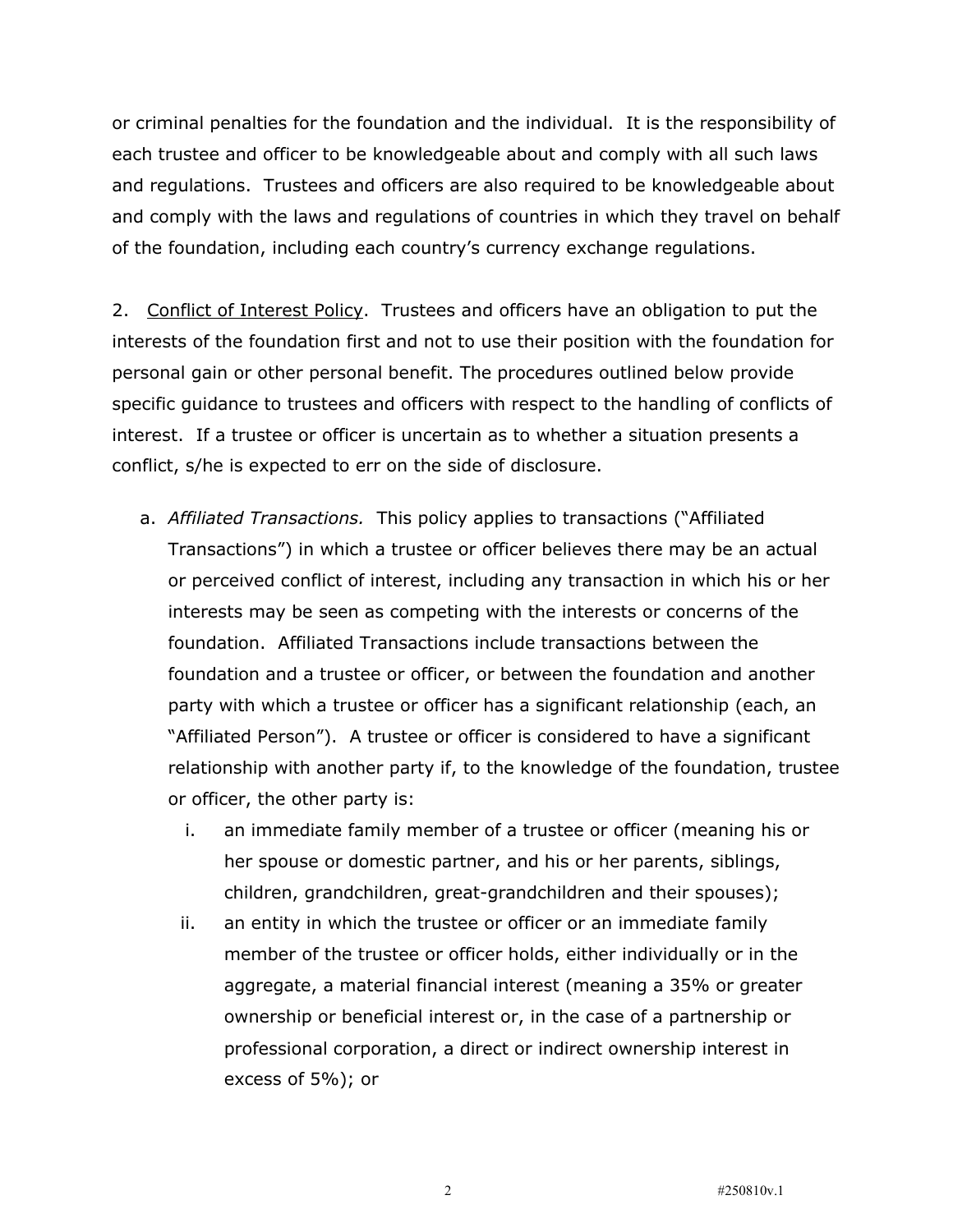iii. an entity of which the trustee or officer or an immediate family member of the trustee or officer is an officer, director, trustee or employee, or from which s/he receives compensation.

Affiliated Transactions do not include: (1) grants or other payments under nondiscretionary charitable contribution matching programs; (2) the use of the foundation's facilities (including its convening space) for charitable purposes on the same terms as non-affiliated persons; and (3) transactions valued at \$10,000 or less (unless directly related to compensation of an Affiliated Person).

- b. *Disclosure, Refrain from Influence and Recusal.* When a trustee or officer becomes aware of a proposed Affiliated Transaction, he or she is required to:
	- i. immediately disclose the existence and circumstances of the Affiliated Transaction to the chair of the Audit Committee, the chair of the board or, if the trustee or officer becomes aware of the proposed Affiliated Transaction during a meeting of another committee of the board, the chair of that committee and immediately afterward to the chair of the Audit Committee or the chair of the board;
	- ii. refrain from soliciting, negotiating or using his or her personal influence to encourage the foundation to enter into the Affiliated Transaction; and
	- iii. physically excuse himself or herself from participation in any discussions regarding the Affiliated Transaction with officers and employees of the foundation and at meetings of the board or any board committee, except to respond to requests for information about the Affiliated Transaction (without such excusal affecting the existence of a quorum).
- c. *Standard for Approval of Affiliated Transactions.* The foundation may enter into an Affiliated Transaction if, after consultation with the foundation's legal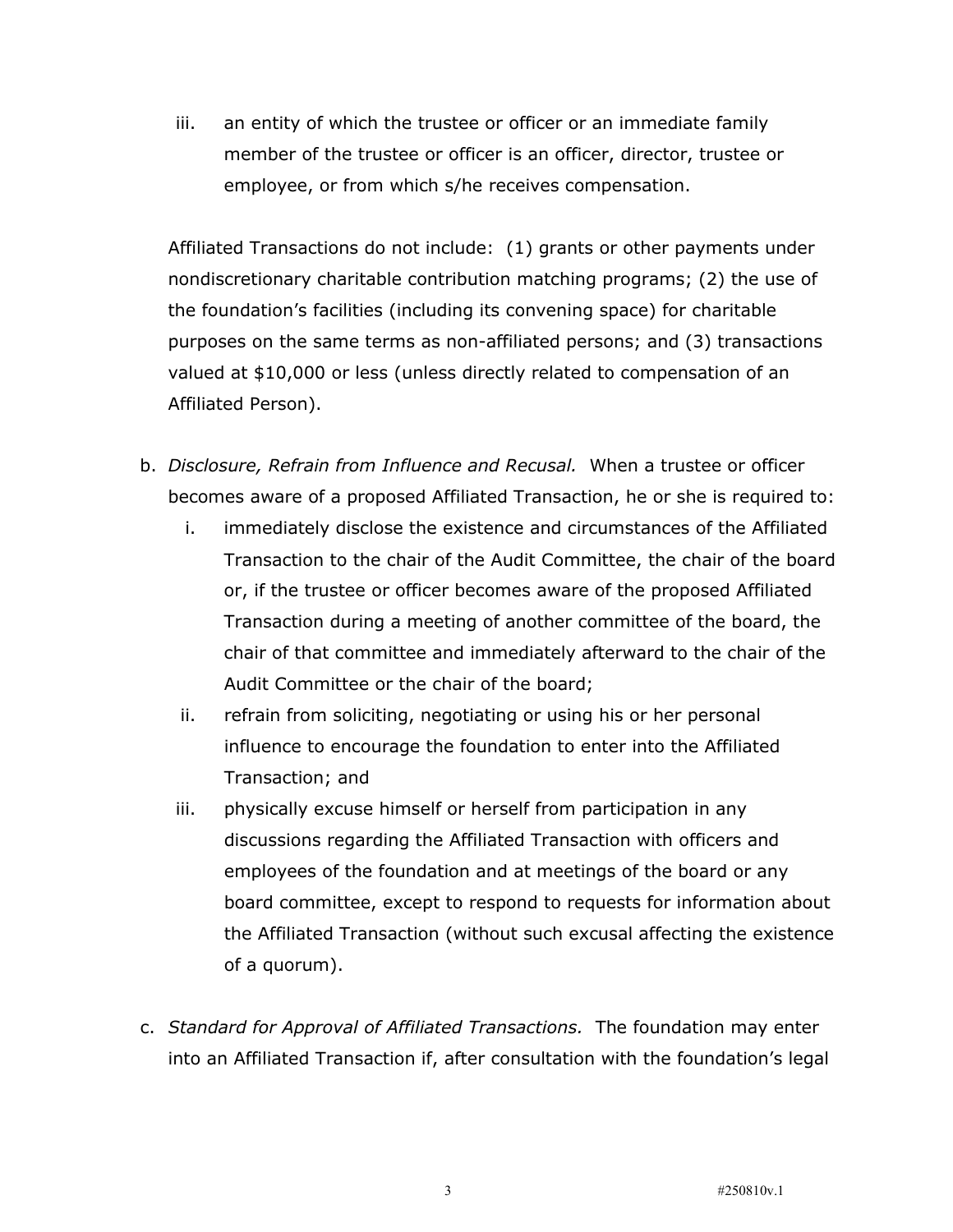counsel as necessary, it is determined that the Affiliated Transaction does not constitute an act of self-dealing, and:

- i. for any Affiliated Transaction that is a grant, it is determined that the grant is aligned with strategy or otherwise in furtherance of the foundation's charitable goals, is reasonably calculated to achieve such goals, is free from undue influence from the Affiliated Person and does not pose unreasonable reputational risk to the foundation;
- ii. for any Affiliated Transaction that is a contract or other transaction, it is determined that the transaction is fair and reasonable to the foundation, is free from undue influence from the Affiliated Person and does not pose unreasonable reputational risk to the foundation; or
- iii. for any Affiliated Transaction that is an investment, it is determined that the investment meets the foundation's customary investment criteria, is free from undue influence from the Affiliated Person and does not pose unreasonable reputational risk to the foundation.
- d. *Procedure for Approval of Affiliated Transactions.* An Affiliated Transaction must be approved by a disinterested body or decisionmaker according to the following procedures:
	- i. Affiliated Transactions that involve any potential personal financial benefit (such as grants to organizations that employ an Affiliated Person or investments in entities with which a trustee or officer is involved in some capacity) must be approved by the Audit Committee at a meeting or by written approval of a majority of the committee by e-mail or other correspondence. At the request of any committee member or the general counsel, consideration will be at a meeting. The committee will from time to time adopt guidelines for its review of such Affiliated Transactions.
	- ii. Affiliated Transactions that do not involve any potential personal financial benefit (such as grants to organizations that an Affiliated Person serves as a volunteer trustee) may be approved by the chair of the Audit Committee or, if the chair of the Audit Committee is not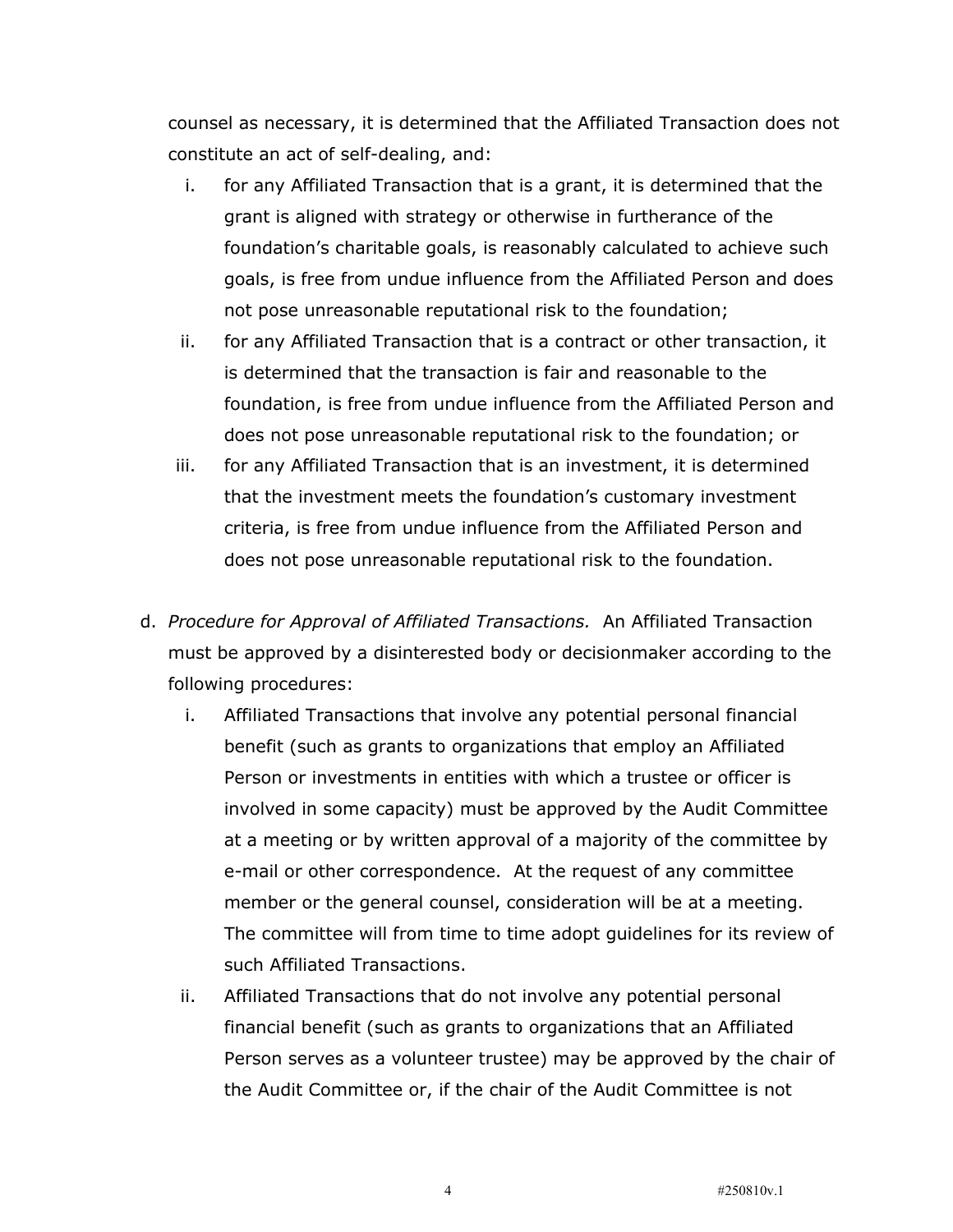disinterested with respect to the particular transaction, the chair of the board.

At the Annual Meeting of the board, the Audit Committee and the full board will be provided with a complete list of all Affiliated Transactions approved during the previous fiscal year.

3. Investments and Mission-Related Investments. All investment decisions made by the board, the Investment Committee, the Mission-Related Investment Committee or officers of the foundation are subject to the conflict of interest policy set forth in Section 2 above.

In addition, trustees and officers have a duty not to engage in any investment activity that conflicts with the foundation's interests and a duty not to derive personal financial benefit through the use of special knowledge or privileged information acquired through their service. Trustees and officers may not communicate any information known to them by reason of their position with the foundation that has not been made public and may not at any time use such information to private advantage. No trustee or officer may affect any transaction in a security, or recommend any transaction in a security or other financial interest, if such transaction would in any way conflict with, or be detrimental to, the interests of the foundation or serve the personal interests of such trustee or officer. Furthermore, no trustee or officer may affect any transaction in a security, or recommend such a transaction, on the basis of confidential or privileged information with respect to the foundation's investments.

4. Gifts and Other Payments. Trustees and officers may accept in connection with their position with the foundation gifts of nominal value, meals and social invitations that are in keeping with good business and ethical standards, do not violate any laws, do not in any way obligate the recipient, foundation staff members or members of their immediate families, and the public disclosure of which are not likely to have a negative impact on the foundation's reputation. Trustees and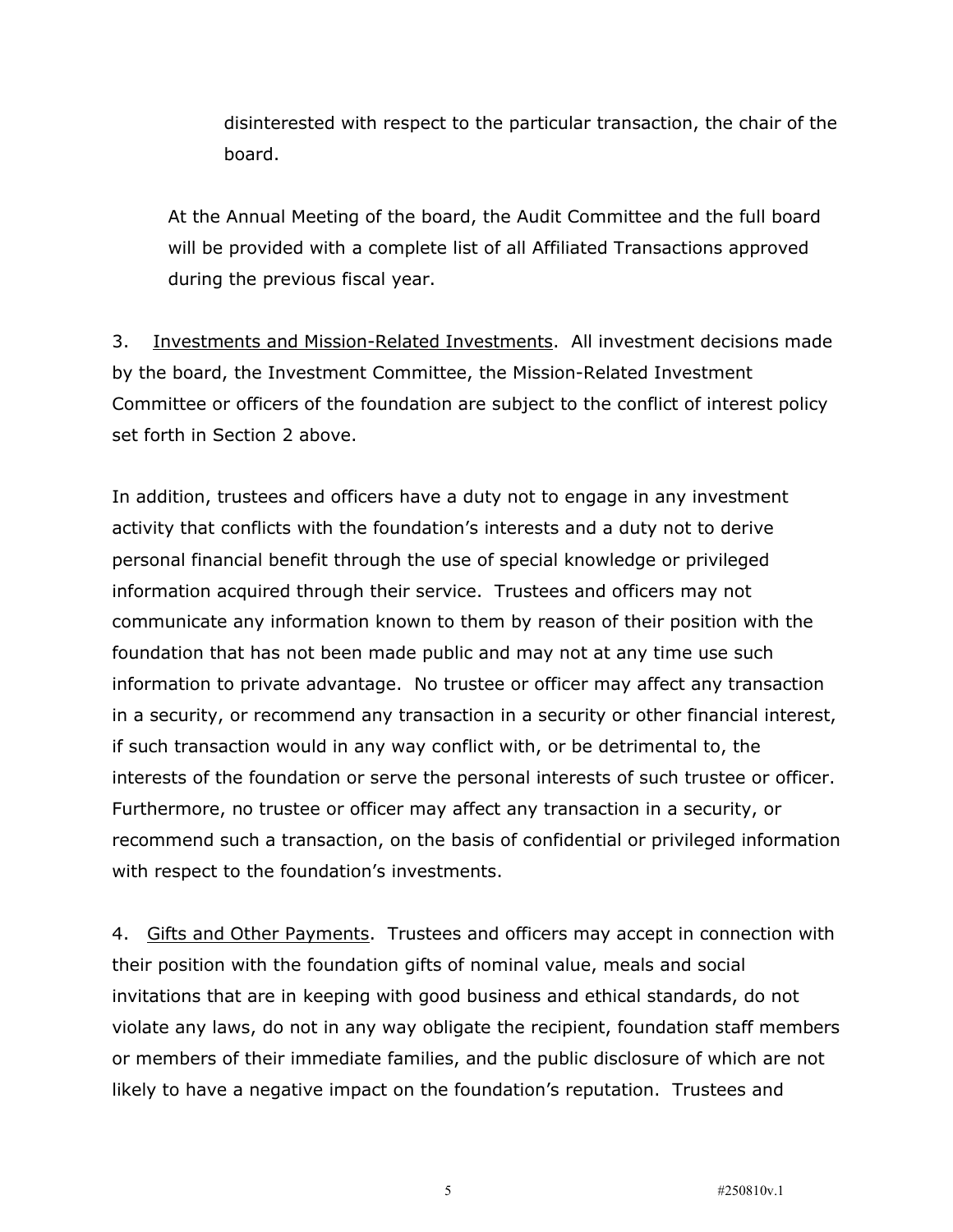officers may not solicit or accept gifts of more than nominal value, commissions, payments, lavish entertainment, services, loans, other benefits or promises of future benefits from any person or entity relating to their position with the foundation.

5. Anti-Corruption Compliance. The foundation expressly prohibits bribery, kickbacks, facilitation payments (i.e., payments to expedite routine, nondiscretionary government action), and other corrupt conduct of any kind. Trustees and officers are expressly prohibited from providing, offering, proposing, promising, or authorizing, directly or indirectly, the payment of any bribe, kickback, gift, entertainment, or anything of value as an improper inducement to any person for the purpose of securing any kind of undue favorable treatment or advantage for the foundation, its grantees or any other party.

6. Government Service. A trustee that decides to run for elective office must resign from the board if, in the judgment of the Nominating and Governance Committee, the position could result in the appearance of a conflict of interest. A trustee that is appointed to a government position must resign from the board (a) if the position would qualify as a "government official" under section 4946(c) of the Internal Revenue Code, (b) service on the board while holding the government position would violate any applicable law, or (c) the position is related to the work of the foundation and could result in the appearance of a conflict of interest in the judgment of the Nominating and Governance Committee.

7. Whistleblower Policy. The foundation has adopted a Whistleblower Policy providing procedures for the receipt, retention and treatment of complaints or concerns ("complaints") regarding accounting, internal financial controls or auditing matters, legal or regulatory requirements or foundation policies. Trustees and officers are expected to follow the Whistleblower Policy to report any complaints whether under this policy or otherwise.